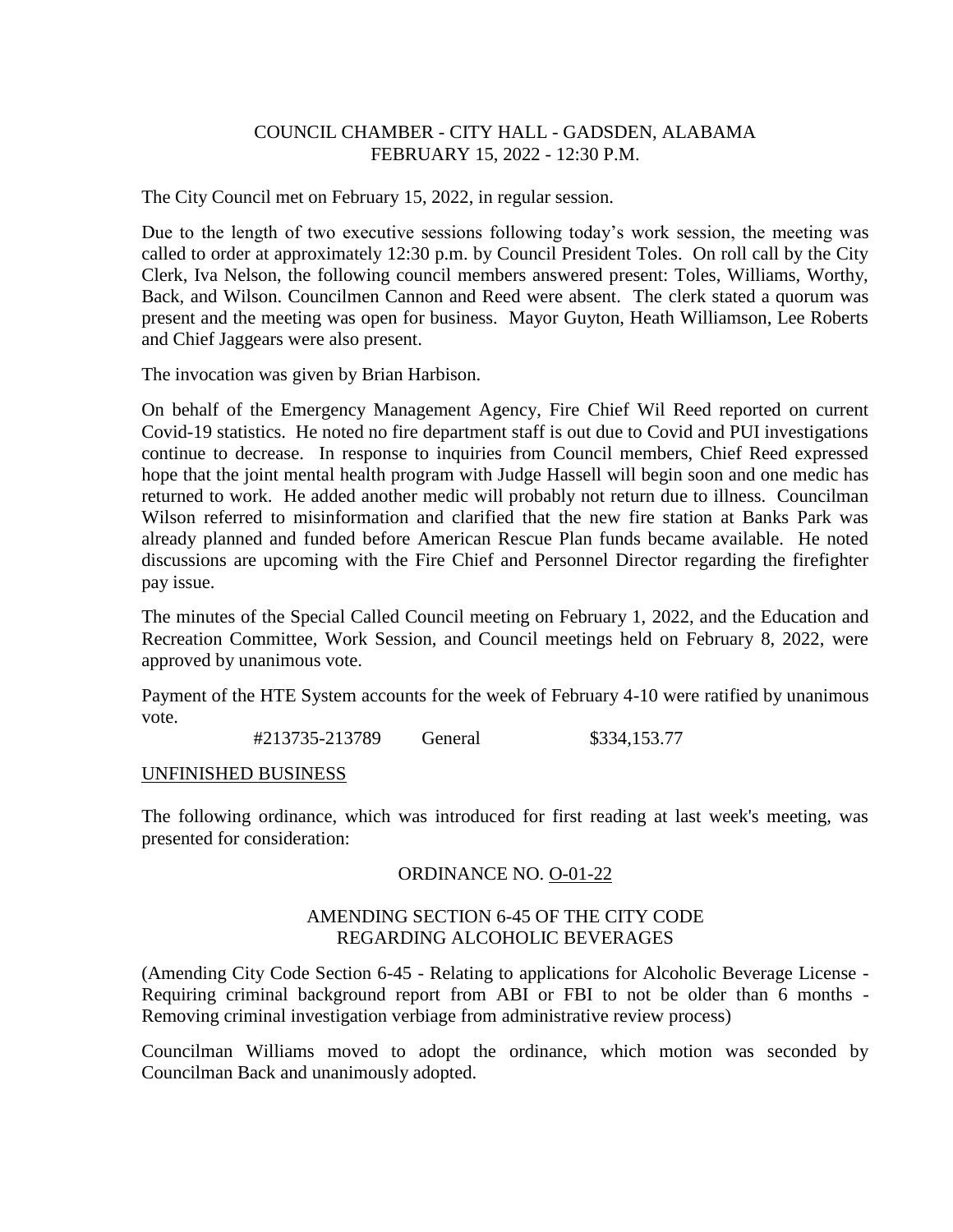#### PUBLIC HEARINGS

President Toles stated this was the time and place as advertised to conduct the following public hearings:

(1) The floor was opened to allow anyone to speak for or in opposition to a resolution ordering the abatement of nuisances on property at 253 Tabor Road, William F. and Mary E. Rollins being the last known owners. Brian Harbison, Building Inspector, stated no improvements have been made since procedures began in September 2021, and recommended abatement. He added the house has been used to harbor animals. Steve Daniel stated he has pictures and described deplorable conditions, noting the resident stays there every night with no utilities and circumvents the condemnation in effect. He reported there are 27 cats and added City animal control officers, nuisance inspectors, and the fire department have come out due to complaints. Steve Grogan described rodent problems and the resident's actions to trap them and release them elsewhere. Sally Grogan said the resident hides the animals from animal control and they are in very poor condition and need help, especially one dog she has observed. The following resolution was introduced in writing for consideration:

## RESOLUTION NO. R-65-22

## ORDERING ABATEMENT OF NUISANCE

(Ordering Abatement of Nuisance - 253 Tabor Road - District 7 - William F. and Mary E. Rollins)

Councilman Worthy moved to adopt the resolution as introduced, which motion was seconded by Councilman Wilson and unanimously adopted.

(2) The floor was opened to allow anyone to speak for or in opposition to a resolution approving the issuance of an alcoholic beverage license for Barneys Roadhouse at 4405 Journey Place. No one spoke. The following resolution was presented for consideration:

## RESOLUTION NO. R-66-22

## APPROVING THE ISSUANCE OF ALCOHOLIC BEVERAGE LICENSE

(Heavenly Blessings, LLC - Barneys Roadhouse - 4405 Journey Place in District 6 - Restaurant Retail Liquor License)

Councilman Wilson moved to adopt the resolution as introduced, which motion was seconded by Councilman Worthy and unanimously adopted.

(3) The floor was opened to allow anyone to speak for or in opposition to a resolution approving the issuance of an alcoholic beverage license for Tre Ragazzis Italian Café at 1001 Rainbow Drive, Suite D. No one spoke. The following resolution was presented for consideration: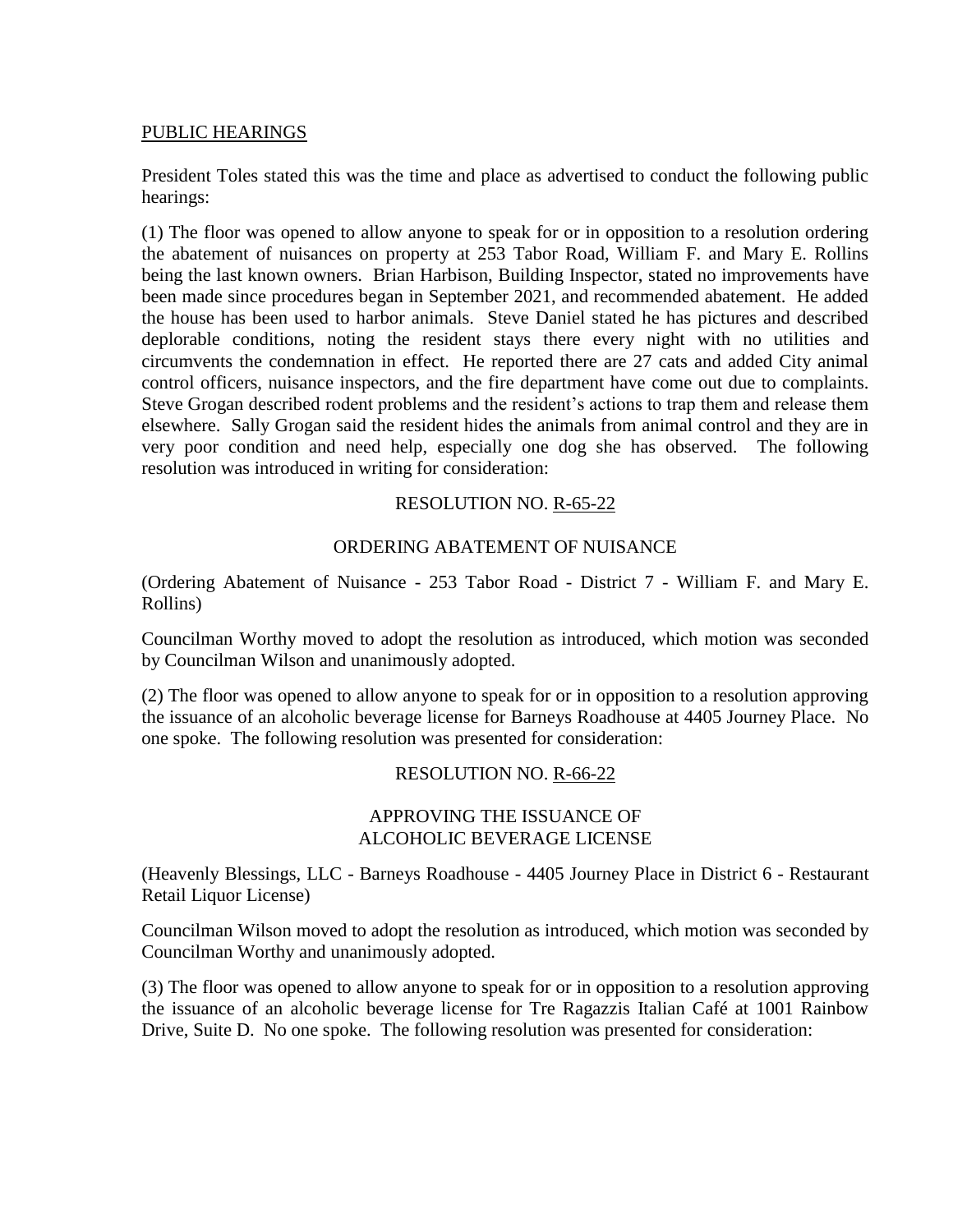# RESOLUTION NO. R-67-22

## APPROVING THE ISSUANCE OF ALCOHOLIC BEVERAGE LICENSE

(Tonis Italian Specialities, LLC - Tre Ragazzis Italian Café - 1001 Rainbow Drive, Suite D, in District 4 - Retail Beer and Table Wine, on or off premises)

Councilman Back moved to adopt the resolution as introduced, which motion was seconded by Councilman Wilson and unanimously adopted.

(Councilman Williams left the meeting at this time.)

#### RESOLUTIONS PRESENTED FOR CONSIDERATION

(1) The following resolution was introduced in writing for consideration:

#### RESOLUTION NO. R-68-22

#### AUTHORIZING EXPENDITURE OF CORONAVIRUS STATE AND LOCAL FISCAL RECOVERY FUNDS

(Authorizing Expenditure of American Rescue Plan funds - \$50,000.00 - The Love Center - For meal assistance or other services in response to negative economic impacts of Covid-19)

Councilman Wilson moved to adopt the resolution as introduced, which motion was seconded by Councilman Worthy and unanimously adopted.

(2) The following resolution was introduced in writing for consideration:

#### RESOLUTION NO. R-69-22

#### AUTHORIZING EXPENDITURE OF CORONAVIRUS STATE AND LOCAL FISCAL RECOVERY FUNDS

(Authorizing Expenditure of American Rescue Plan funds - \$50,000.00 - Metropolitan Area Noon Nutrition Association (MANNA) - For meal assistance or other services in response to negative economic impacts of Covid-19)

Councilman Worthy moved to adopt the resolution as introduced, which motion was seconded by Councilman Back and unanimously adopted.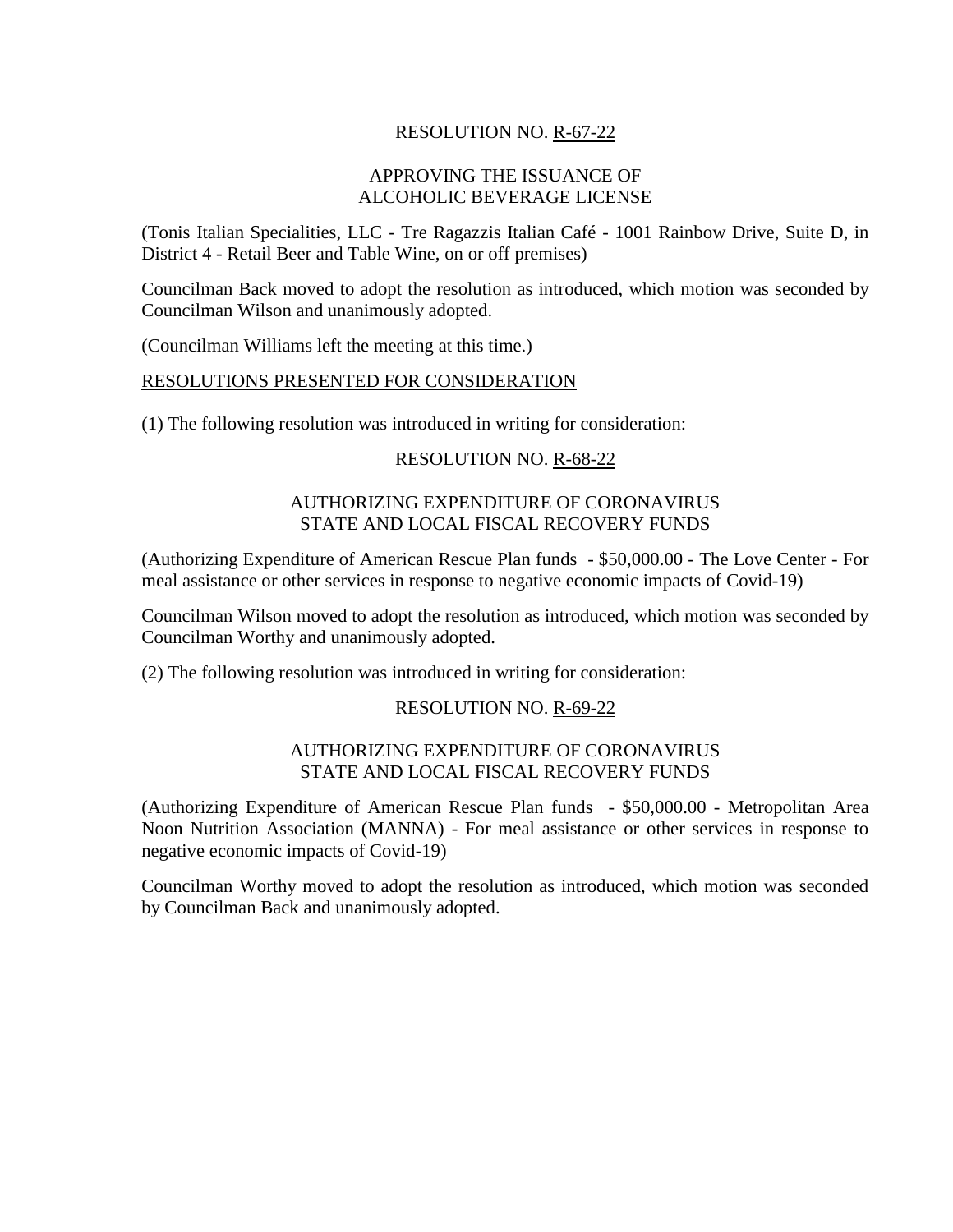# DEPARTMENT REPORTS

Kerry Payne, Personnel Director, affirmed that the new fire station was funded in the General Fund and money was shifted to provide Covid pay and raises for employees. He encouraged people to apply for job openings in various departments and noted \$3,000 incentives were designated for the next ten police officers hired, with five being paid. Mr. Payne read W-2 salaries for various firemen, noting the average is \$57,000. He noted the upcoming meeting will examine pay structure and hours worked, and said a couple of former firemen are considering returning. Mr. Payne announced a ribbon cutting for the East Gadsden Community Center at 1:30 p.m. on March 1. In response to Councilman Worthy's inquiry, Mr. Payne estimated firemen starting pay to be in the \$13 per hour range. A discussion followed and it was noted that many factors affect the formula used to figure hourly salary. Councilman Worthy objected to the number of hours that must be worked for firemen to earn high salaries and requested a report including that. He also suggested hiring civilian employees to write routine police reports. At the request of Councilman Worthy, Fire Chief Reed explained the number of hours worked over a three-week period, as well as various incentive pays. Councilman Wilson also commented on the complicated system, and said he is glad to see progress on the meeting. Mr. Payne agreed with the need for employees to receive competitive wages and work less hours. President Toles said overtime is excessive and employee pay and benefits must be balanced with fiscal responsibility.

## MAYOR AND COUNCIL REMARKS

Councilman Worthy congratulated Ashton Gray for a great Black History program at The Venue on Sunday. He referred to complaints about the park on Joseph T. Robinson Street near Tuscaloosa Avenue, which is owned by the Board of Education. He said he met with school representatives yesterday and hopes that repairs and improvements can be made. Councilman Worthy referred to "dirty politics" and untrue rumors circulating about him, describing recent encounters with a citizen and policemen.

Councilman Back agreed that firemen pay is complex and expressed support for paying more to policemen and firemen, especially if Gadsden is losing employees to other cities. He encouraged responding to the rapidly changing job market, while balancing the long-term effect of providing raises.

Councilman Wilson commended the owners of Barney's Roadhouse, who upheld their agreement to bring sales tax payments current, which allowed the City to approve their alcoholic beverage license.

There being no further business to come before the Council, the meeting was duly adjourned.

\_\_\_\_\_\_\_\_\_\_\_\_\_\_\_\_\_\_\_\_\_\_\_\_\_\_\_\_\_ Iva Nelson, City Clerk (2-15-22)